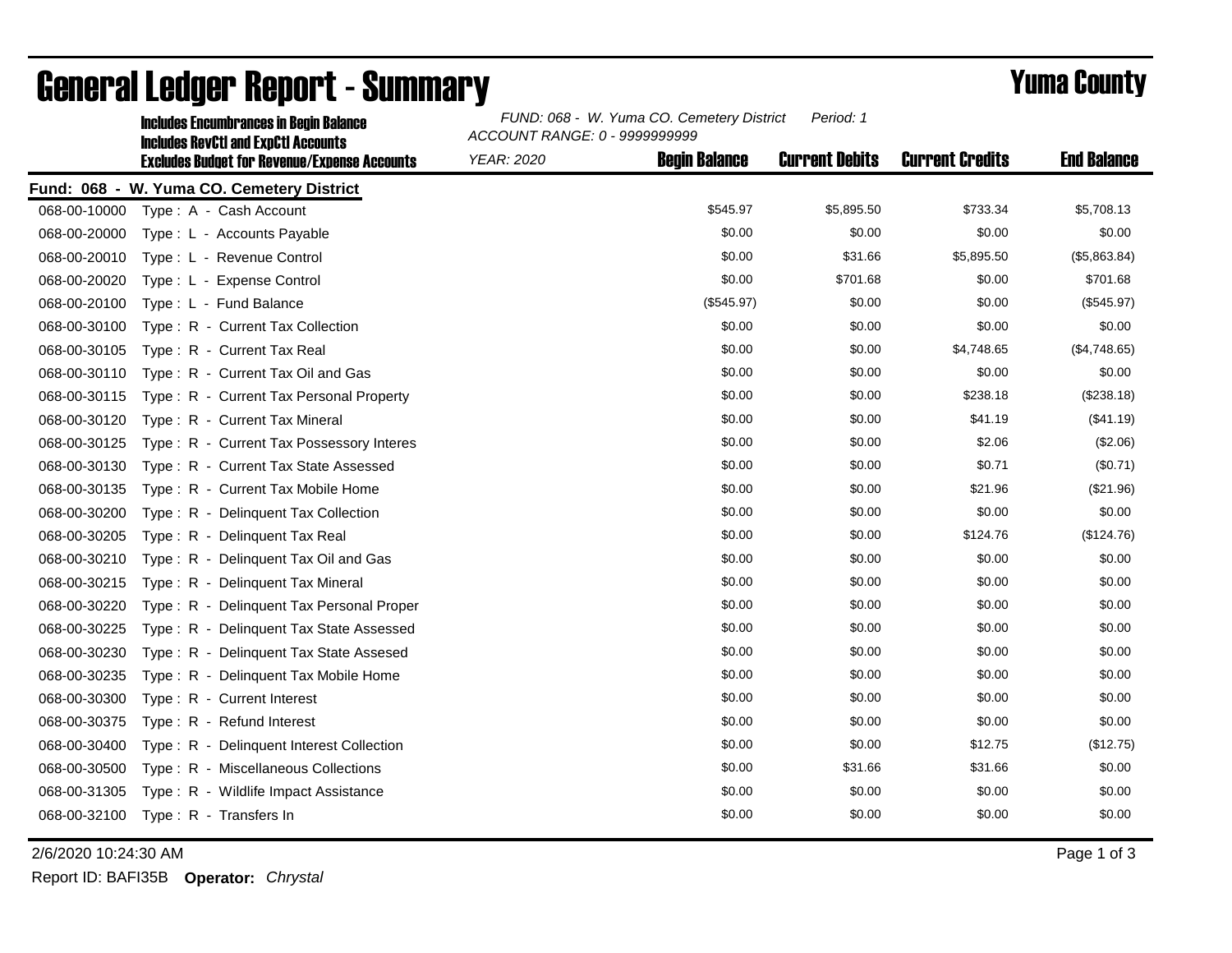| <b>Includes Encumbrances in Begin Balance</b><br><b>Includes RevCtI and ExpCtI Accounts</b><br><b>Excludes Budget for Revenue/Expense Accounts</b> |  | FUND: 068 - W. Yuma CO. Cemetery District<br>Period: 1<br>ACCOUNT RANGE: 0 - 9999999999 |                      |                             |                       |                        |                                  |              |
|----------------------------------------------------------------------------------------------------------------------------------------------------|--|-----------------------------------------------------------------------------------------|----------------------|-----------------------------|-----------------------|------------------------|----------------------------------|--------------|
|                                                                                                                                                    |  | <b>YEAR: 2020</b>                                                                       | <b>Begin Balance</b> |                             | <b>Current Debits</b> | <b>Current Credits</b> | <b>End Balance</b>               |              |
|                                                                                                                                                    |  | Fund: 068 - W. Yuma CO. Cemetery District                                               |                      |                             |                       |                        |                                  |              |
| 068-00-33000                                                                                                                                       |  | Type: R - Auto Tax B Collection                                                         |                      |                             | \$0.00                | \$0.00                 | \$501.50                         | (\$501.50)   |
| 068-00-33100                                                                                                                                       |  | Type: $R -$ Auto Tax A & F Collection                                                   |                      |                             | \$0.00                | \$0.00                 | \$172.08                         | (\$172.08)   |
| 068-00-49100                                                                                                                                       |  | Type: X - Treasurer Fees                                                                |                      |                             | \$0.00                | \$155.71               | \$0.00                           | \$155.71     |
| 068-00-49401                                                                                                                                       |  | Type: X - Transfer Out                                                                  |                      |                             | \$0.00                | \$0.00                 | \$0.00                           | \$0.00       |
| 068-00-49500                                                                                                                                       |  | Type: X - Checks Written / ACH Transfer                                                 |                      |                             | \$0.00                | \$545.97               | \$0.00                           | \$545.97     |
|                                                                                                                                                    |  | Fund: 068 - W. Yuma CO. Cemetery District                                               |                      | Totals :                    | \$0.00                | \$7,362.18             | \$12.524.34                      | (\$5,162.16) |
|                                                                                                                                                    |  | <b>Total Fund Revenues:</b>                                                             | \$5,863,84           | <b>Total Fund Expenses:</b> |                       | \$701.68               | <b>Net Revenue Over Expense:</b> | \$5,162.16   |

## General Ledger Report - Summary **Example 2018** Yuma County